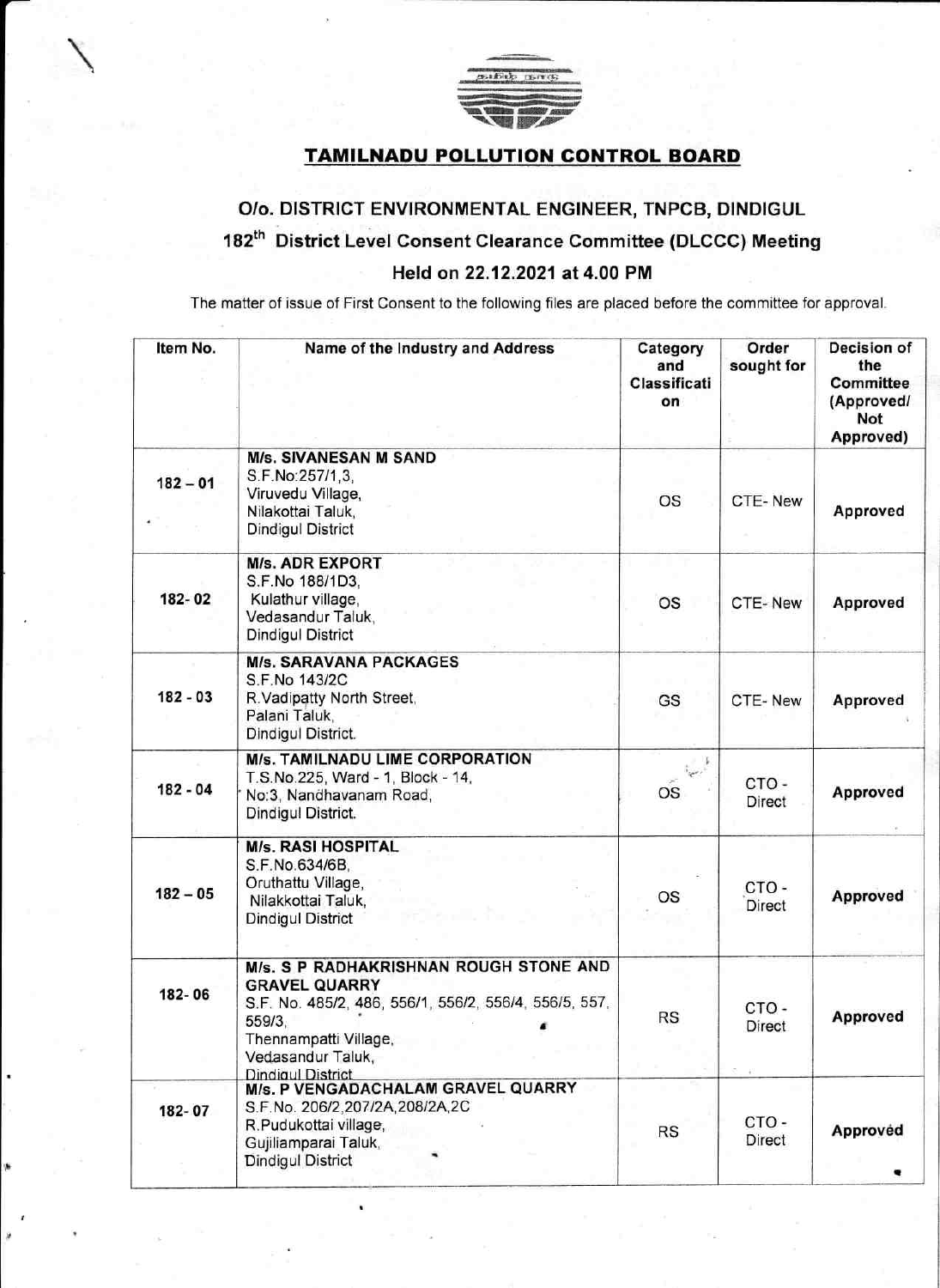| $182 - 08$ | <b>M/s. ESDAB MEDICARE PRIVATE LTD</b><br>RS.No 229PT, 529PT, 529, 530<br>Plot No.D3, Sipcot Industrial Complex,<br>Pallapatti Village,<br>Nilakottai Taluk,<br>Dindugul District.                        | <b>OS</b>                                           | $CTO -$<br>After CTE | Approved        |
|------------|-----------------------------------------------------------------------------------------------------------------------------------------------------------------------------------------------------------|-----------------------------------------------------|----------------------|-----------------|
| 182 - 09   | <b>M/S. SRI KK BLUE METALS</b><br>S.F.No.239, 240/2, 238/1, 238/2A1, 238/2A2,<br>258/3<br>238/2A3, 238/2A4, 238/2B, 241/2A &<br>Sathambadi.<br>Natham block,<br>Natham Taluk,<br><b>Dindigul District</b> | <b>OS</b>                                           | CTO-<br>Expansion    | Approved        |
| 182-10     | <b>M/s. R.S. BLUE METALS</b><br>SF.No. 223/1B, 223/2B & 223/3,<br>Chinnakalayamuthur Village,<br>Palani Taluk,<br><b>Dindigul District</b>                                                                | os                                                  | CTO-<br>Direct       | Approved        |
| $182 - 11$ | <b>M/s. POOVARAGAN BLUE METALS</b><br>S.F.No.44/1, 44/2,<br>Samuthrapatty Village,<br>Natham Taluk,<br>Dindigul District.                                                                                 | <b>OS</b>                                           | CTO-<br>Expansion    | <b>Approved</b> |
| 182-12     | M/s. RUBA VENTURES PRIVATE LIMITED<br>SF.No:31/2B2B, Seelapadi village,<br>Dindigul West Taluk,<br>Dindigul District.                                                                                     | <b>OS</b>                                           | CTE-<br>New          | Approved        |
| $182 - 13$ | M/s. K GANESAN AND CO UNIT II<br>S.F.No.805/10 (Part),<br>Sinthalakundu village,<br>Dindigul West Taluk,<br><b>Dindigul District</b>                                                                      | OS<br>$e^{-\frac{1}{2}\mathbf{e}^{\mathbf{r}_{i}}}$ | CTE-<br><b>New</b>   | Approved        |
| $182 - 14$ | <b>M/s. K GANESAN AND CO UNIT III</b><br>SF No:805/10 Part,<br>·SinthalaKundu Village,<br>Dindigul West Taluk,<br>Dindigul District.                                                                      | OS                                                  | CTE-<br>New          | Approved        |
| 182 - 15   | M/s. TRUTHFUL VENEERS AND PLYWOODS<br>S.F.No 285/3A<br>Noothulapuram Village,<br>Nilakottai Taluk,<br>Dindigul District.                                                                                  | OS                                                  | CTO-<br>Direct       | Approved        |
| 182 - 16   | M/s. DRN INFRA STUCTURE PVT LTD<br>S.F.No. 143/5,<br>Thottampannai Ellam,<br>Panrimalai Road,<br>Palayakannivadi Village,<br>Dindigul West Taluk,                                                         | OS                                                  | CTO-<br>Direct       | Approved        |

 $\epsilon$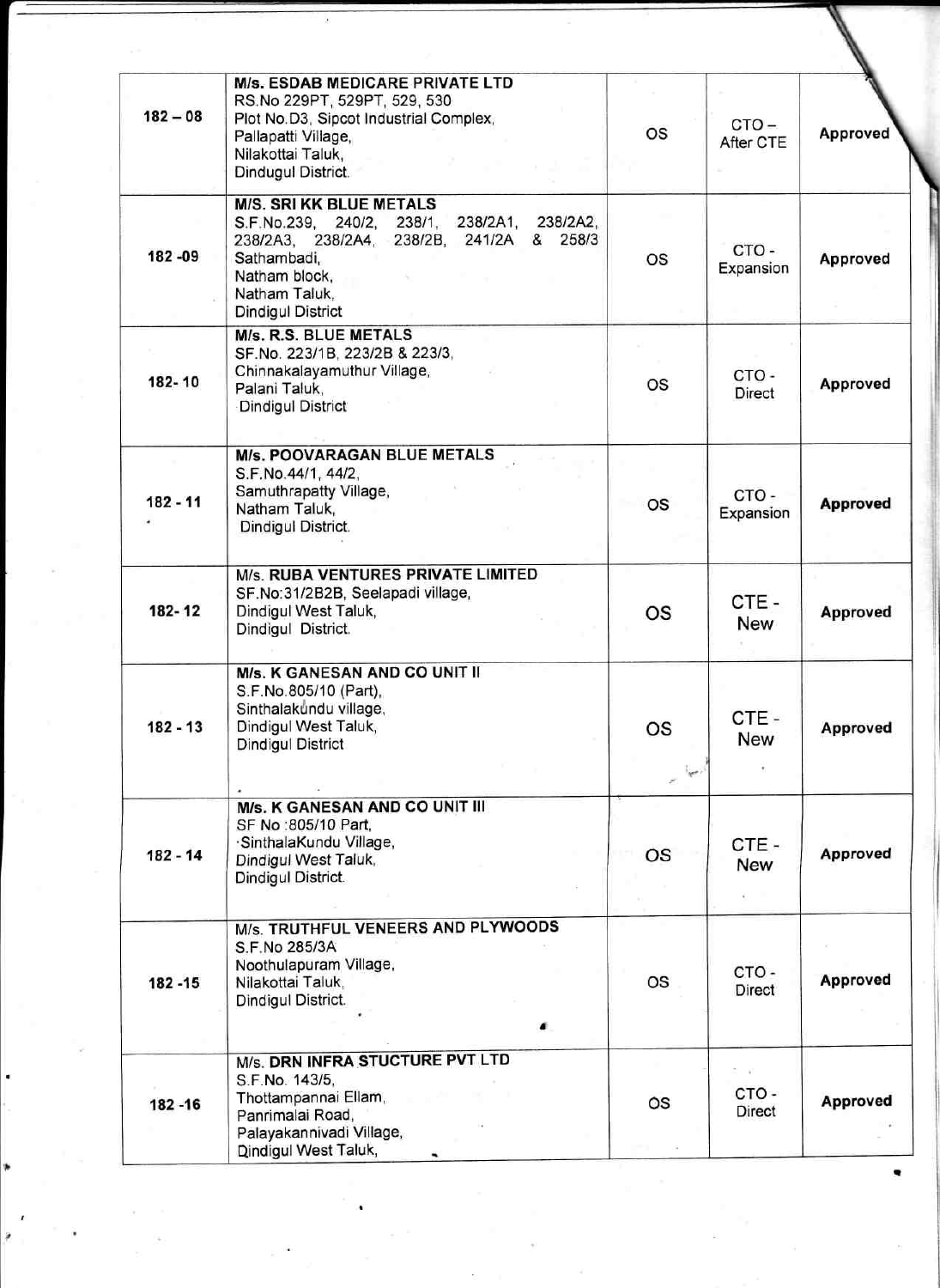| $182 - 17$ | M/s. SRI POOVATHAL POLYCHEM INDUSTRY<br>S.F.No 1244B/1A<br>Vedasandur Village,<br>Vedasandur Taluk,<br>Dindigul District.                               | <b>OS</b> | $CTO -$<br>Expansion | Approved |
|------------|---------------------------------------------------------------------------------------------------------------------------------------------------------|-----------|----------------------|----------|
| 182 - 18   | M/s. SHREE A V V P RECYCLING<br>S.F.No 791/2 Part<br>Poonimandurai Road,<br>Sithalakundu Village,<br>Dindigul west,<br>Dindigul District.               | <b>OS</b> | CTO-<br>Direct       | Approved |
| 182 - 19   | M/s. SVS Blue Metal<br>S.F.No.819/1A PART,<br>Kallimandayam Village,<br>Oddanchathiram Taluk,<br>Dindigul District,                                     | <b>OS</b> | CTO-<br>Direct       | Approved |
| 182 - 20   | M/s. SVS M Sand<br>SF No: 819/1A(Part), 1B2,<br>Oddanchatram to Dharapuram road,<br>Kallimandayam village,<br>Oddanchatram Taluk,<br>Dindigul District. | <b>OS</b> | CTO-<br>Direct       | Approved |

The matter of issue of Renewal of Consent Orders to the following units who have already applied for renewal by remitting consent fees, are placed before the committee for considering issue of Auto Renewal as per Board Proceeding No. TNPCB/P&D/03159512014 dated. 09.10.2014 & Board Circular Memo No. P&D/1603212010 dated: 29.10.2015.

| S.<br>No       | Item<br>No. | Name and address<br>of the unit                                                                                                           | Cate<br>gory |
|----------------|-------------|-------------------------------------------------------------------------------------------------------------------------------------------|--------------|
| 1              | $182 - 21$  | <b>M/s. RBA CHILLING CENTRE</b><br>S.F.No:77/15, Nariyuthu Village,<br>Nilakottai Taluk,<br>Dindigul District.                            | GS           |
| $\overline{2}$ | $182 - 22$  | M/S. VELAVAN BLUE METAL<br>S.F.No:552/1B,3,4,6A,6B,6C,8,9,<br>Viralipatty Village,<br>Nilakottai Taluk,<br>Dindigul District.             | OS           |
| 3.             | 182 - 23    | <b>M/s. AM DAIRY FOOD PRODUCTS</b><br>S.F.NO.278/1A,2,<br>Thennampatti village,<br>Vedasndur Taluk,<br>Dindigul District.                 | OS           |
| 4              | 182 - 24    | <b>M/s. MATHAN MILL BOARD</b><br>S.F.No:1014/1B,1015/1B2,1B3,1B4,1B5,<br>Sevugampatty Village,<br>Nilakottai Taluk,<br>Dindigul District. | GS           |

ii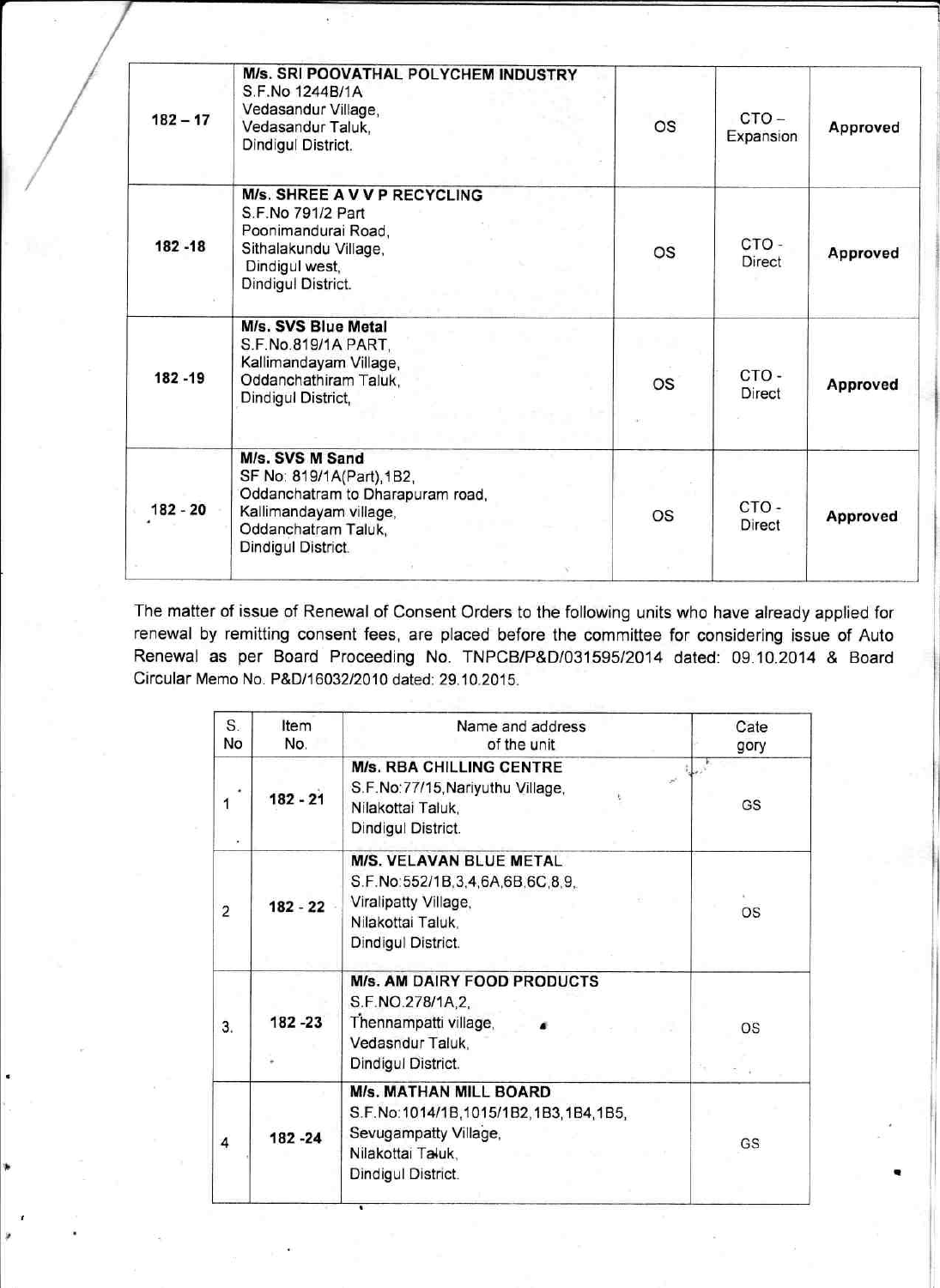| 5  | 182 - 25 | M/s. ARUNITH PAPER & BOARD MILL<br>S.F.No:206A/1B2,<br>Pushpathur Village,<br>Palani Taluk,<br>Dindigul District.                                                                | GS                                |
|----|----------|----------------------------------------------------------------------------------------------------------------------------------------------------------------------------------|-----------------------------------|
| 6  | 182 - 26 | <b>M/s. S.R.PAPER BOARD</b><br>S.F.No:290/1B1 & 2,<br>Pushpathur Village,<br>Palani Taluk.<br>Dindigul District.                                                                 | <b>RS</b>                         |
| 7  | 182 - 27 | M/s. DHARINI RUBBER PRIVATE LIMITED<br>S.F.No.544Pt,546Pt,558Pt,&560Pt,PLOT<br>NO:E33,E34,E35,Pallapatti Village,<br>Nilakkottai Taluk,<br><b>Dindigul District</b>              | OS                                |
| 8  | 182 - 28 | <b>M/s. SIVASAKTHI NURSING HOME</b><br>S.F.No:14/101(D), Palani Village,<br>Palani Taluk,<br>Dindigul District.                                                                  | <b>OS</b>                         |
| 9  | 182 - 29 | <b>M/s. BEST MINERALS</b><br>S.F.No:52/2Part,53/2Part,<br>Kulathur Village,<br>Vedasandur Taluk,<br>Dindigul District.                                                           | os                                |
| 10 | 182 - 30 | M/s. D.M.S HOSPITAL<br>S.F.No 17-13-2, Batlagundu,<br>Nilakottai Taluk,<br>Dindigul District.                                                                                    | os                                |
| 11 | 182 - 31 | M/s. N P HOSPITAL<br>Door No: 400/100,<br>Near EB Office,<br>Dharapuram Road,<br>Oddanchatram Taluk<br><b>Dindigul District</b>                                                  | OS<br>$\mathcal{F}^{\mathcal{C}}$ |
| 12 | 182 - 32 | <b>M/s. VENUS PLASTIC INDUSTRIES</b><br>T.S.No:1651(Part), Adiyanoothu Village,<br>Shed No: 4 & 5.<br>SIDCO Industrial Estate,<br>Dindigul Taluk,<br>Dindigul District.          | GS                                |
| 13 | 182 - 33 | M/s. KSE LIMITED SOLVENT EXTRACTION<br><b>PLANT</b><br>R.S.No.198/1,199,570/1,570/2A,570/2B &571,<br>Midapadi Village,<br>Swaminathapuram,<br>Palani Taluk,<br>Dindigul District | OM                                |
| 14 | 182 - 34 | M/s. KAYAL AGRO FOODS<br>SF.No.110/1, Pannuvarpatti, Kovilpatti Post,<br>Natham Talkk.,<br>Dindigul District.                                                                    | GS                                |

,